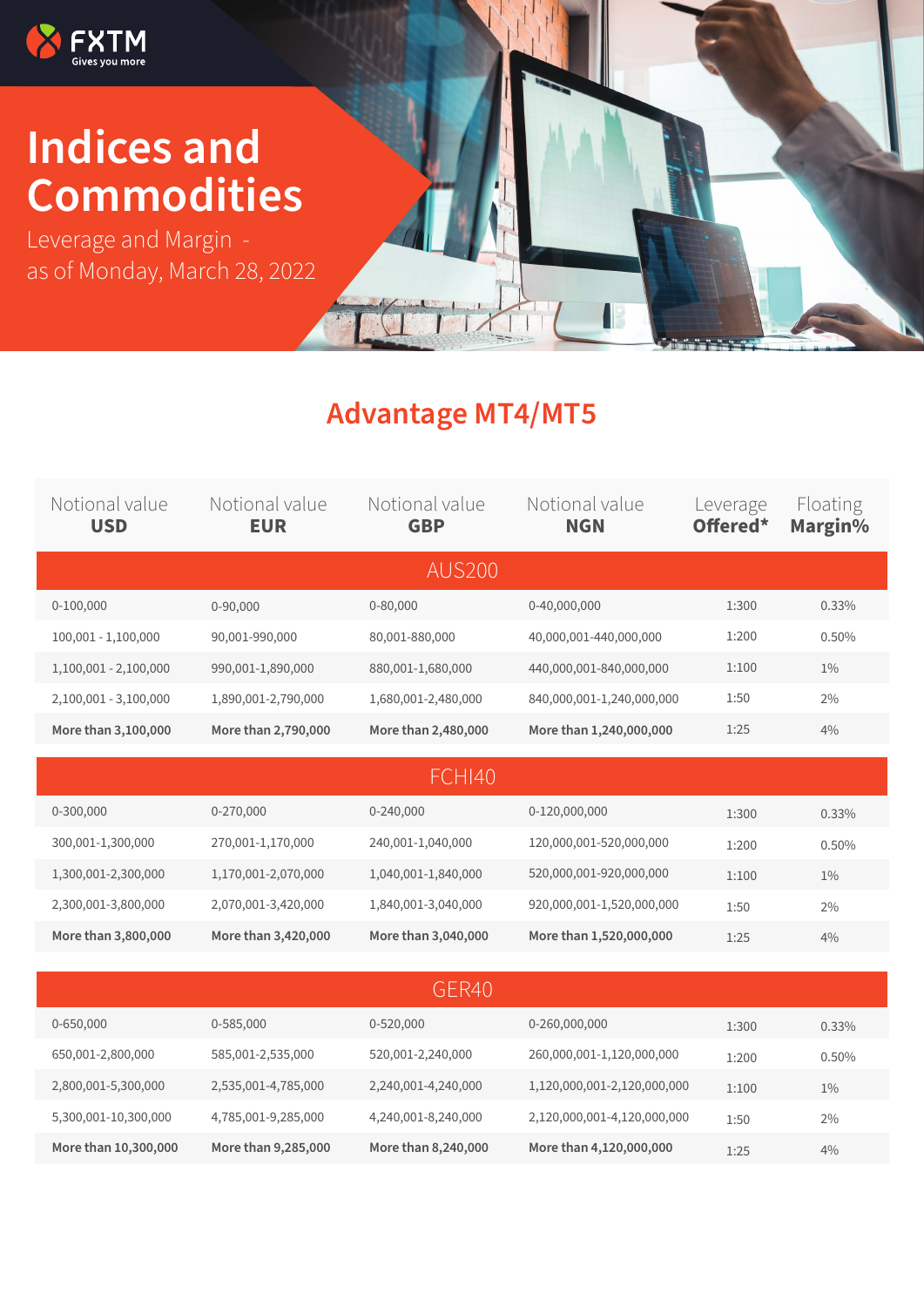| Notional value<br><b>USD</b> | Notional value<br><b>EUR</b> | Notional value<br><b>GBP</b> | Notional value<br><b>NGN</b> | Leverage<br>Offered* | Floating<br>Margin% |
|------------------------------|------------------------------|------------------------------|------------------------------|----------------------|---------------------|
|                              |                              | GER40 m                      |                              |                      |                     |
| 0-650,000                    | 0-585,000                    | 0-520,000                    | 0-260,000,000                | 1:300                | 0.33%               |
| 650,001-2,800,000            | 585,001-2,535,000            | 520,001-2,240,000            | 260,000,001-1,120,000,000    | 1:200                | 0.50%               |
| 2,800,001-5,300,000          | 2,535,001-4,785,000          | 2,240,001-4,240,000          | 1,120,000,001-2,120,000,000  | 1:100                | $1\%$               |
| 5,300,001-10,300,000         | 4,785,001-9,285,000          | 4,240,001-8,240,000          | 2,120,000,001-4,120,000,000  | 1:50                 | 2%                  |
| More than 10,300,000         | More than 9,285,000          | More than 8,240,000          | More than 4,120,000,000      | 1:25                 | 4%                  |
|                              |                              | <b>HSI50</b>                 |                              |                      |                     |
| $0-100,000$                  | $0 - 90,000$                 | $0 - 80,000$                 | 0-40,000,000                 | 1:300                | 0.33%               |
| 100,001 - 500,000            | 90,001-450,000               | 80,001-400,000               | 40,000,001-200,000,000       | 1:200                | 0.50%               |
| 500,001 - 1,250,000          | 450,001-1,130,000            | 400,001-1,000,000            | 200,000,001-500,000,000      | 1:100                | $1\%$               |
| 1,250,001 - 2,250,000        | 1,130,001-2,030,000          | 1,000,001-1,800,000          | 500,000,001-900,000,000      | 1:50                 | 2%                  |
| More than 2,250,000          | More than 2,030,000          | More than 1,800,000          | More than 900,000,000        | 1:25                 | 4%                  |

| Jap225                |                       |                      |                             |       |          |  |  |  |
|-----------------------|-----------------------|----------------------|-----------------------------|-------|----------|--|--|--|
| 0-700,000             | 0-630,000             | 0-560,000            | 0-280,000,000               | 1:300 | $0.33\%$ |  |  |  |
| 700,001-4,200,000     | 630,001-3,805,000     | 560,001-3,360,000    | 280,000,001-1,680,000,000   | 1:200 | $0.50\%$ |  |  |  |
| 4,200,001-11,200,000  | 3,805,001-10,105,000  | 3,360,001-8,960,000  | 1,680,000,001-4,480,000,000 | 1:100 | $1\%$    |  |  |  |
| 11,200,001-21,200,000 | 10,105,001-19,105,000 | 8,960,001-16,960,000 | 4,480,000,001-8,480,000,000 | 1:50  | 2%       |  |  |  |
| More than 21,200,000  | More than 19,105,000  | More than 16,960,000 | More than 8,480,000,000     | 1:25  | 4%       |  |  |  |

| ND100m               |                      |                      |                             |       |          |  |  |
|----------------------|----------------------|----------------------|-----------------------------|-------|----------|--|--|
| $0 - 450,000$        | 0-400,000            | 0-360,000            | 0-180,000,000               | 1:300 | $0.33\%$ |  |  |
| 450,001-2,600,000    | 400,001-2,350,000    | 360,001-2,080,000    | 180,000,001-1,040,000,000   | 1:200 | $0.50\%$ |  |  |
| 2,600,001-8,100,000  | 2,350,001-7,350,000  | 2,080,001-6,480,000  | 1,040,000,001-3,240,000,000 | 1:100 | $1\%$    |  |  |
| 8,100,001-13,100,000 | 7,350,001-11,850,000 | 6,480,001-10,480,000 | 3,240,000,001-5,240,000,000 | 1:50  | 2%       |  |  |
| More than 13,100,000 | More than 11,850,000 | More than 10,480,000 | More than 5,240,000,000     | 1:25  | 4%       |  |  |

| NQ100_m              |                      |                      |                             |       |          |  |  |  |
|----------------------|----------------------|----------------------|-----------------------------|-------|----------|--|--|--|
| $0 - 450,000$        | 0-400,000            | 0-360,000            | 0-180,000,000               | 1:300 | $0.33\%$ |  |  |  |
| 450,001-2,600,000    | 400,001-2,350,000    | 360,001-2,080,000    | 180,000,001-1,040,000,000   | 1:200 | $0.50\%$ |  |  |  |
| 2,600,001-8,100,000  | 2,350,001-7,350,000  | 2,080,001-6,480,000  | 1,040,000,001-3,240,000,000 | 1:100 | $1\%$    |  |  |  |
| 8,100,001-13,100,000 | 7,350,001-11,850,000 | 6,480,001-10,480,000 | 3,240,000,001-5,240,000,000 | 1:50  | 2%       |  |  |  |
| More than 13,100,000 | More than 11,850,000 | More than 10,480,000 | More than 5,240,000,000     | 1:25  | 4%       |  |  |  |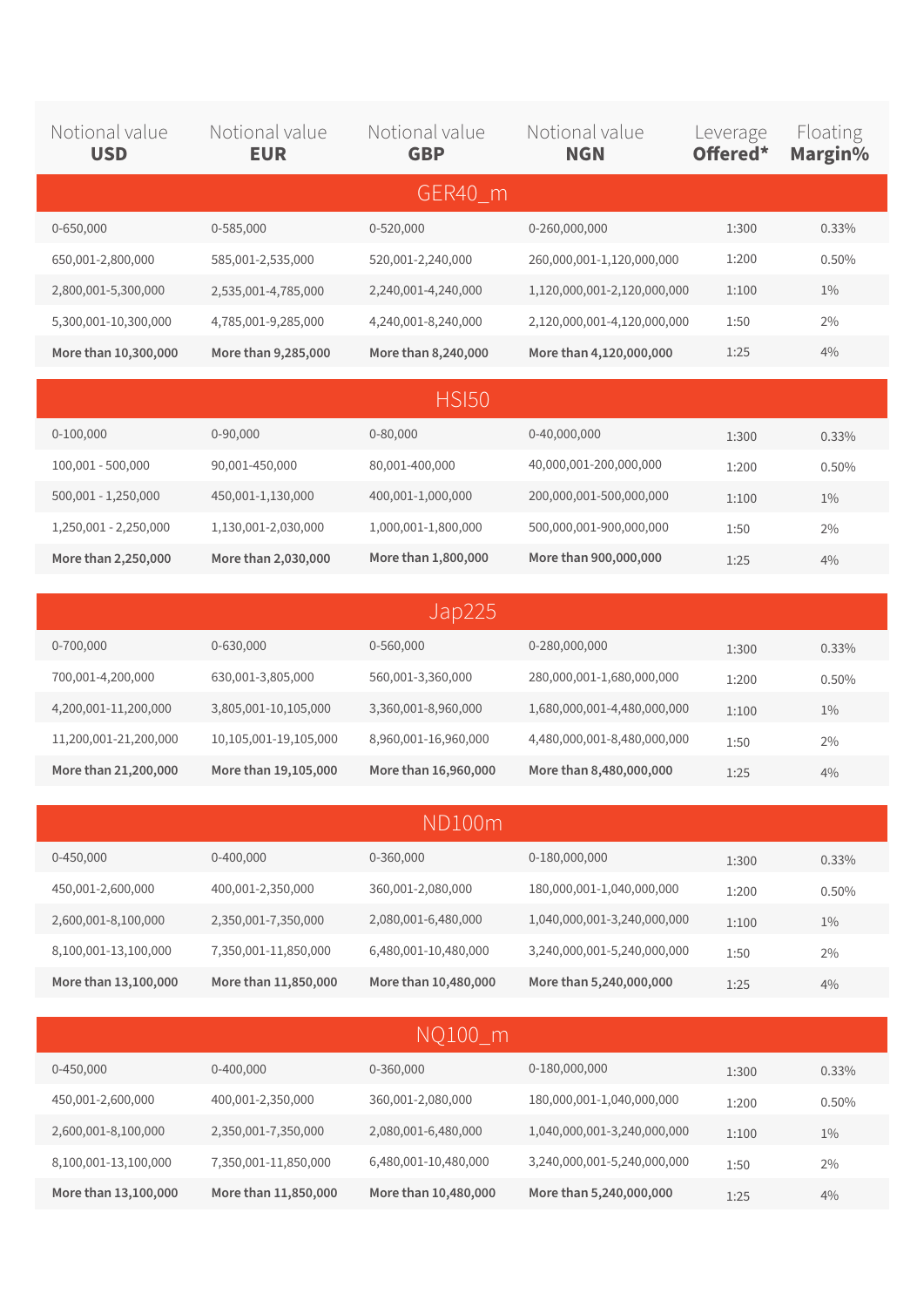| Notional value<br><b>USD</b> | Notional value<br><b>EUR</b> | Notional value<br><b>GBP</b> | Notional value<br><b>NGN</b> | Leverage<br>Offered* | Floating<br>Margin% |
|------------------------------|------------------------------|------------------------------|------------------------------|----------------------|---------------------|
|                              |                              | SP500m                       |                              |                      |                     |
| $0-175,000$                  | $0-155,000$                  | $0-140,000$                  | 0-70,000,000                 | 1:300                | 0.33%               |
| 175,001-800,000              | 155,001-730,000              | 140,001-640,000              | 70,000,001-320,000,000       | 1:200                | 0.50%               |
| 800,001-1,800,000            | 730,001-1,630,000            | 640,001-1,440,000            | 320,000,001-720,000,000      | 1:100                | $1\%$               |
| 1,800,001-2,800,000          | 1,630,001-2,530,000          | 1,440,001-2,240,000          | 720,000,001-1,120,000,000    | 1:50                 | 2%                  |
| More than 2,800,000          | More than 2,530,000          | More than 2,240,000          | More than 1,120,000,000      | 1:25                 | 4%                  |
|                              |                              | SPX500 m                     |                              |                      |                     |
| 0-3,000,000                  | 0-2,700,000                  | 0-2,400,000                  | 0-1,200,000,000              | 1:500                | 0.20%               |
| 3,000,001-6,000,000          | 2,700,001-5,400,000          | 2,400,001-4,800,000          | 1,200,000,001-2,400,000,000  | 1:300                | 0.33%               |
| 6,000,001-7,000,000          | 5,400,001-6,300,000          | 4,800,001-5,600,000          | 2,400,000,001-2,800,000,000  | 1:200                | 0.50%               |
| 7,000,001-8,000,000          | 6,300,001-7,200,000          | 5,600,001-6,400,000          | 2,800,000,001-3,200,000,000  | 1:100                | $1\%$               |
| More than 8,000,000          | More than 7,200,000          | More than 6,400,000          | More than 3,200,000,000      | 1:50                 | 2%                  |

| STOX50              |                     |                     |                           |       |          |  |  |
|---------------------|---------------------|---------------------|---------------------------|-------|----------|--|--|
| $0 - 200,000$       | 0-180,000           | $0-160,000$         | 0-80,000,000              | 1:300 | $0.33\%$ |  |  |
| 200,001-750,000     | 180,001-675,000     | 160,001-600,000     | 80,000,001-300,000,000    | 1:200 | $0.50\%$ |  |  |
| 750,001-1,750,000   | 675,001-1,575,000   | 600,001-1,400,000   | 300,000,001-700,000,000   | 1:100 | $1\%$    |  |  |
| 1,750,001-3,750,000 | 1,575,001-3,375,000 | 1,400,001-3,000,000 | 700,000,001-1,500,000,000 | 1:50  | 2%       |  |  |
| More than 3,750,000 | More than 3,375,000 | More than 3,000,000 | More than 1,500,000,000   | 1:25  | 4%       |  |  |

| SPN35               |                     |                     |                             |       |          |  |  |
|---------------------|---------------------|---------------------|-----------------------------|-------|----------|--|--|
| 0-350,000           | 0-315,000           | 0-280,000           | 0-140,000,000               | 1:300 | $0.33\%$ |  |  |
| 350,001-1,700,000   | 315,001-1,530,000   | 280,001-1,360,000   | 140,000,001-680,000,000     | 1:200 | $0.50\%$ |  |  |
| 1,700,001-5,700,000 | 1,530,001-5,130,000 | 1,360,001-4,560,000 | 680,000,001-2,280,000,000   | 1:100 | $1\%$    |  |  |
| 5,700,001-8,700,000 | 5,130,001-7,830,000 | 4,560,001-6,960,000 | 2,280,000,001-3,480,000,000 | 1:50  | 2%       |  |  |
| More than 8,700,000 | More than 7,830,000 | More than 6,960,000 | More than 3,480,000,000     | 1:25  | 4%       |  |  |

| UK100               |                     |                     |                             |       |          |  |  |  |
|---------------------|---------------------|---------------------|-----------------------------|-------|----------|--|--|--|
| $0-400,000$         | 0-360,000           | $0 - 320,000$       | 0-160,000,000               | 1:300 | $0.33\%$ |  |  |  |
| 400,001-1,750,000   | 360,001-1,575,000   | 320,001-1,400,000   | 160,000,001-700,000,000     | 1:200 | $0.50\%$ |  |  |  |
| 1,750,001-5,750,000 | 1,575,001-5,175,000 | 1,400,001-4,600,000 | 700,000,001-2,300,000,000   | 1:100 | $1\%$    |  |  |  |
| 5,750,001-8,750,000 | 5,175,001-7,875,000 | 4,600,001-7,000,000 | 2,300,000,001-3,500,000,000 | 1:50  | $2\%$    |  |  |  |
| More than 8,750,000 | More than 7,875,000 | More than 7,000,000 | More than 3,500,000,000     | 1:25  | 4%       |  |  |  |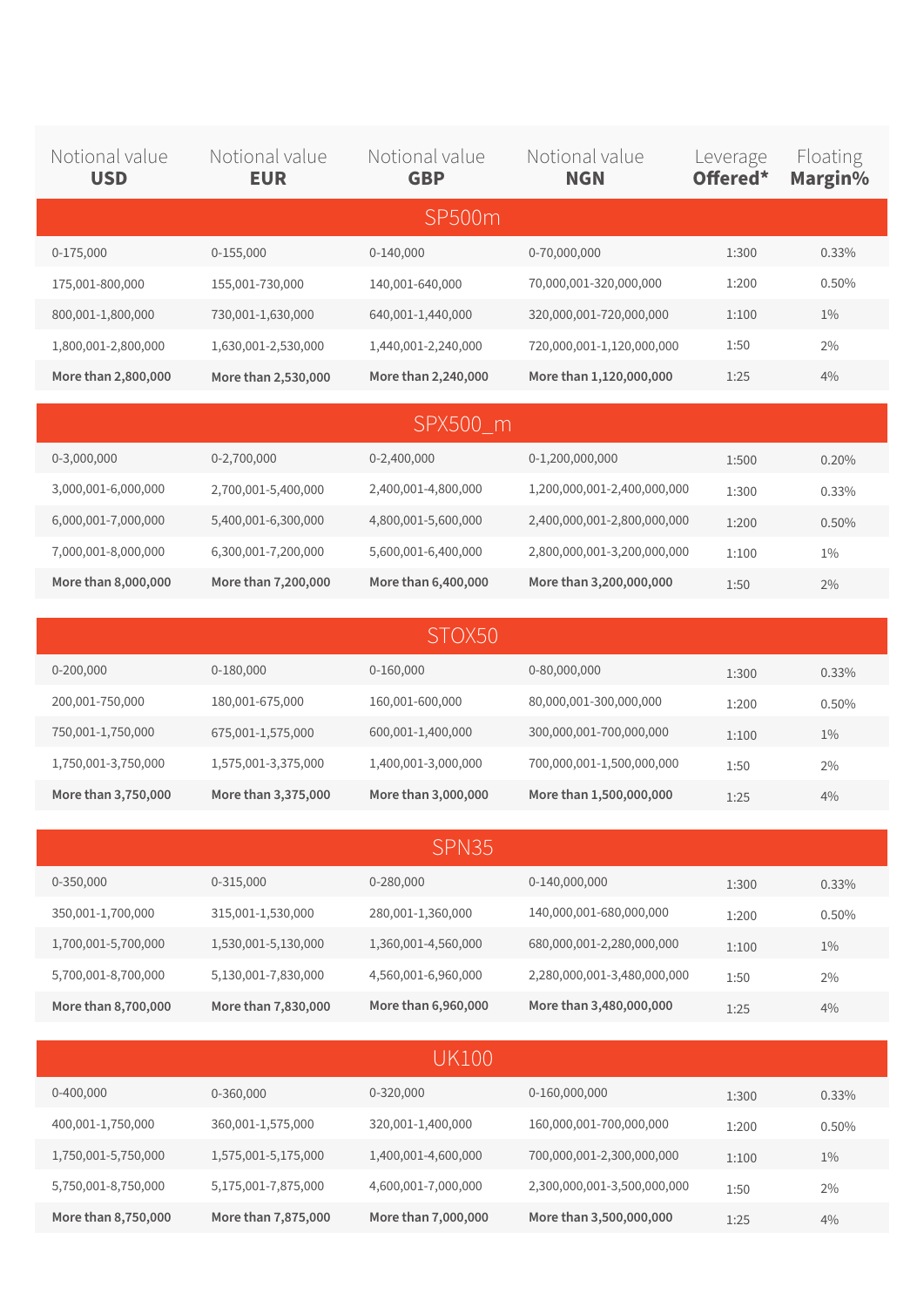| Notional value<br><b>USD</b> | Notional value<br><b>EUR</b> | Notional value<br><b>GBP</b> | Notional value<br><b>NGN</b> | Leverage<br>Offered* | Floating<br>Margin% |
|------------------------------|------------------------------|------------------------------|------------------------------|----------------------|---------------------|
|                              |                              | WSt30_m                      |                              |                      |                     |
| 0-200,000                    | 0-180,000                    | $0-160,000$                  | 0-80,000,000                 | 1:300                | 0.33%               |
| 200,001-600,000              | 180,001-540,000              | 160,001-480,000              | 80,000,001-240,000,000       | 1:200                | 0.50%               |
| 600,001-2,100,000            | 540,001-1,890,000            | 480,001-1,680,000            | 240,000,001-840,000,000      | 1:100                | $1\%$               |
| 2,100,001-3,100,000          | 1,890,001-2,790,000          | 1,680,001-2,480,000          | 840,000,001-1,240,000,000    | 1:50                 | $2\%$               |
| More than 3,100,000          | More than 2,790,000          | More than 2,480,000          | More than 1,240,000,000      | 1:25                 | 4%                  |
|                              |                              | WSt30m                       |                              |                      |                     |
| 0-2,000,000                  | 0-1,800,000                  | 0-1,600,000                  | 0-800,000,000                | 1:500                | 0.20%               |
| 2,000,001-4,000,000          | 1,800,001-3,600,000          | 1,600,001-3,200,000          | 800,000,001-1,600,000,000    | 1:300                | 0.33%               |
| 4,000,001-5,500,000          | 3,600,001-4,950,000          | 3,200,001-4,400,000          | 1,600,000,001-2,200,000,000  | 1:200                | 0.50%               |
| 5,500,001-6,500,000          | 4,950,001-5,850,000          | 4,400,001-5,200,000          | 2,200,000,001-2,600,000,000  | 1:100                | $1\%$               |
| More than 6,500,000          | More than 5,850,000          | More than 5,200,000          | More than 2,600,000,000      | 1:50                 | 2%                  |
|                              |                              | <b>Brent</b>                 |                              |                      |                     |
| 0-250,000                    | 0-225,000                    | 0-200,000                    | 0-100,000,000                |                      |                     |
| 250,001-550,000              | 225,001-500,000              | 200,001-440,000              | 100,000,001-220,000,000      | 1:200                | 0.50%               |
| 550,001-2,150,000            | 500,001-1,950,000            | 440,001-1,720,000            | 220,000,001-860,000,000      | 1:150                | 0.67%               |
| 2,150,001-2,650,000          | 1,950,001-2,400,000          | 1,720,001-2,120,000          | 860,000,001-1,060,000,000    | 1:100                | $1\%$               |
| More than 2,650,000          | More than 2,400,000          | More than 2,120,000          | More than 1,060,000,000      | 1:50                 | 2%                  |
|                              |                              |                              |                              | 1:25                 | 4%                  |
|                              |                              | Crude                        |                              |                      |                     |
| 0-250,000                    | 0-225,000                    | 0-200,000                    | 0-100,000,000                | 1:200                | 0.50%               |
| 250,001-550,000              | 225,001-500,000              | 200,001-440,000              | 100,000,001-220,000,000      | 1:150                | 0.67%               |
| 550,001-2,050,000            | 500,001-1,865,000            | 440,001-1,640,000            | 220,000,001-820,000,000      | 1:100                | $1\%$               |
| 2,050,001-2,550,000          | 1,865,001-2,315,000          | 1,640,001-2,040,000          | 820,000,001-1,020,000,000    | 1:50                 | $2\%$               |

**More than 2,040,000**

**More than 1,020,000,000**

1:25

4%

**More than 2,315,000**

**More than 2,550,000**